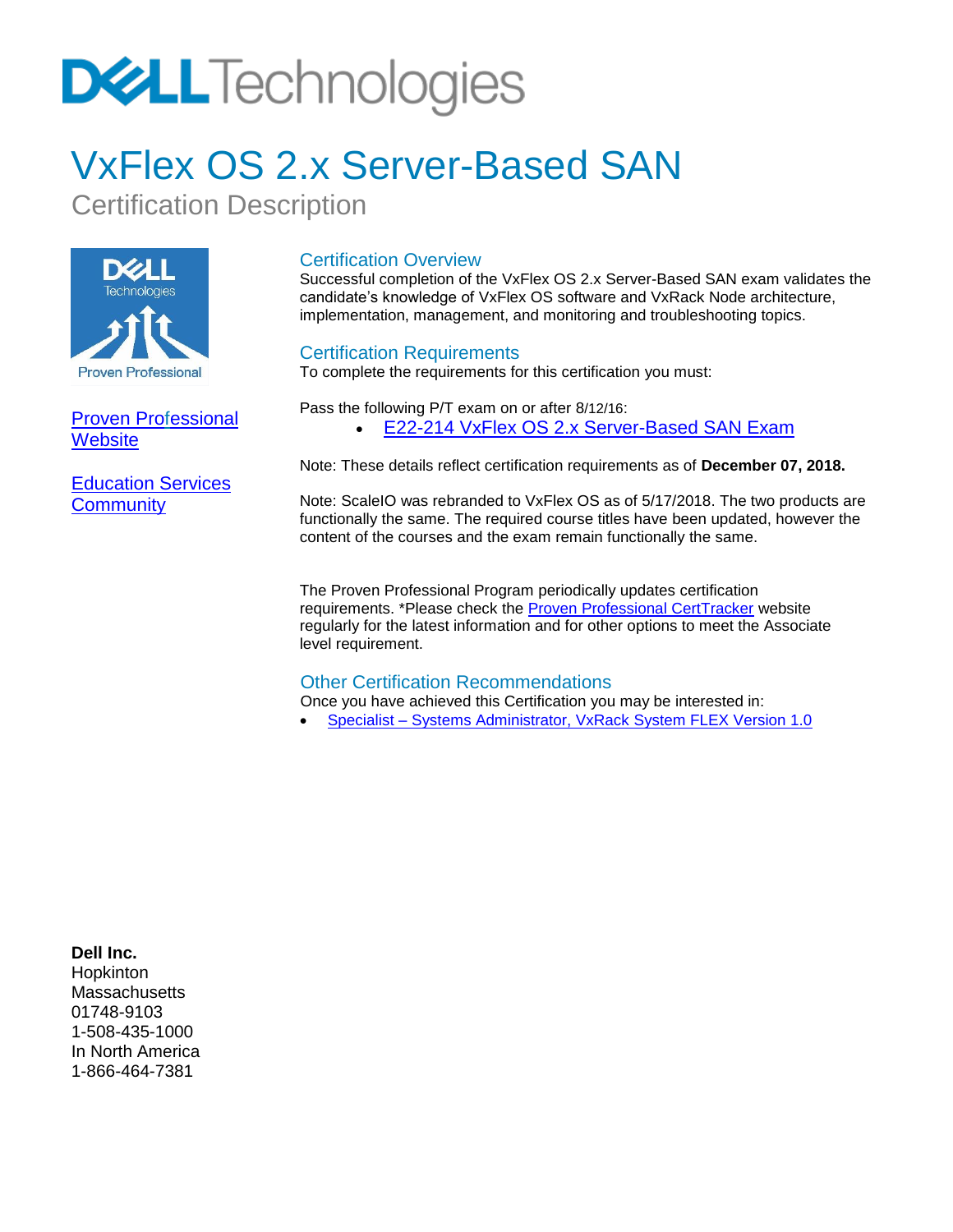## **DVLL** Technologies

### E22-214 VxFlex OS 2.x Server-Based SAN Exam

Exam Description



**Duration** 90 Minutes

 (60 Questions) Pass Score: 63

Practice Test Exam - [E22-214](https://secure.testcraft.com/emc/assess.aspx?aid=MR-1DP-214-2016Q3&apass=SCALEIOV2.0)

#### **Overview**

This exam is a qualifying exam for the **VxFlex OS 2.x Server-Based SAN (DC)** track.

The VxFlex OS 2.x Server-Based SAN exam validates the candidate's knowledge of VxFlex OS software and VxRack Node architecture, implementation, management, and monitoring and troubleshooting topics.

Dell Technolgies provides free practice tests to assess your knowledge in preparation for the exam. Practice tests allow you to become familiar with the topics and question types you will find on the proctored exam. Your results on a practice test offer one indication of how prepared you are for the proctored exam and can highlight topics on which you need to study and train further. A passing score on the practice test does not guarantee a passing score on the certification exam.

#### **Products**

Products likely to be referred to on this exam include but are not limited to:

- 
- ScaleIO 2.0 VxFlex OS 2.x

#### Exam Topics

Topics likely to be covered on this exam include:

#### **Dell EMC VxFlex OS Overview and Architecture (20%)**

- Describe the VxFlex OS architecture, components, and operation
- Explain the benefits and value proposition of a VxFlex OS solution
	- Define how VxFlex OS solves data center problem use cases

#### **Dell EMC VxFlex OS Installation (30%)**

- Describe how VxFlex OS is deployed in physical host environments
- Describe how VxFlex OS is deployed in VMware environments
- Identify how a VxFlex OS installation is deployed

#### **Dell EMC VxFlex OS Configuration and Management (30%)**

- Describe how management interfaces for VxFlex OS are defined
- Explain how a VxFlex OS system is configured
- Describe how to create, map, and manage a volume
- Describe how system objects are defined

#### **Dell EMC VxFlex OS Monitoring and Troubleshooting (20%)**

• Explain how a VxFlex OS cluster is monitored

#### **Dell Inc.**

Hopkinton **Massachusetts** 01748-9103 1-508-435-1000 In North America 1-866-464-7381